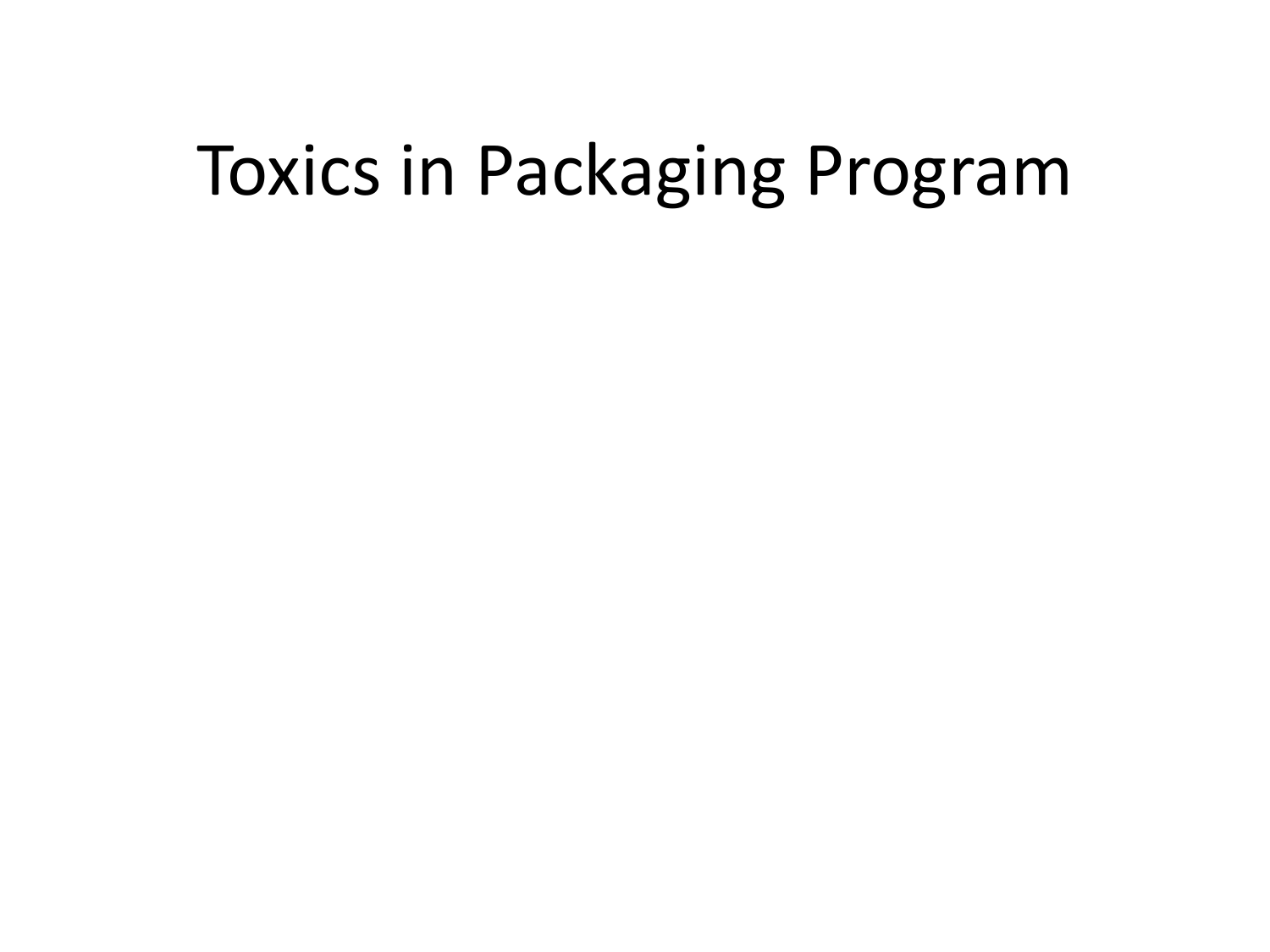- Municipal Solid Wastes (MSW)
	- 1980s issues with toxicity & space.
- Council of Northeast Governors (CONEG)
	- Took up the issue of toxicity in MSW.
- Convened the Source Reduction Task Force.
	- Consisted of state environmental administrators, industry representatives and environmentalists.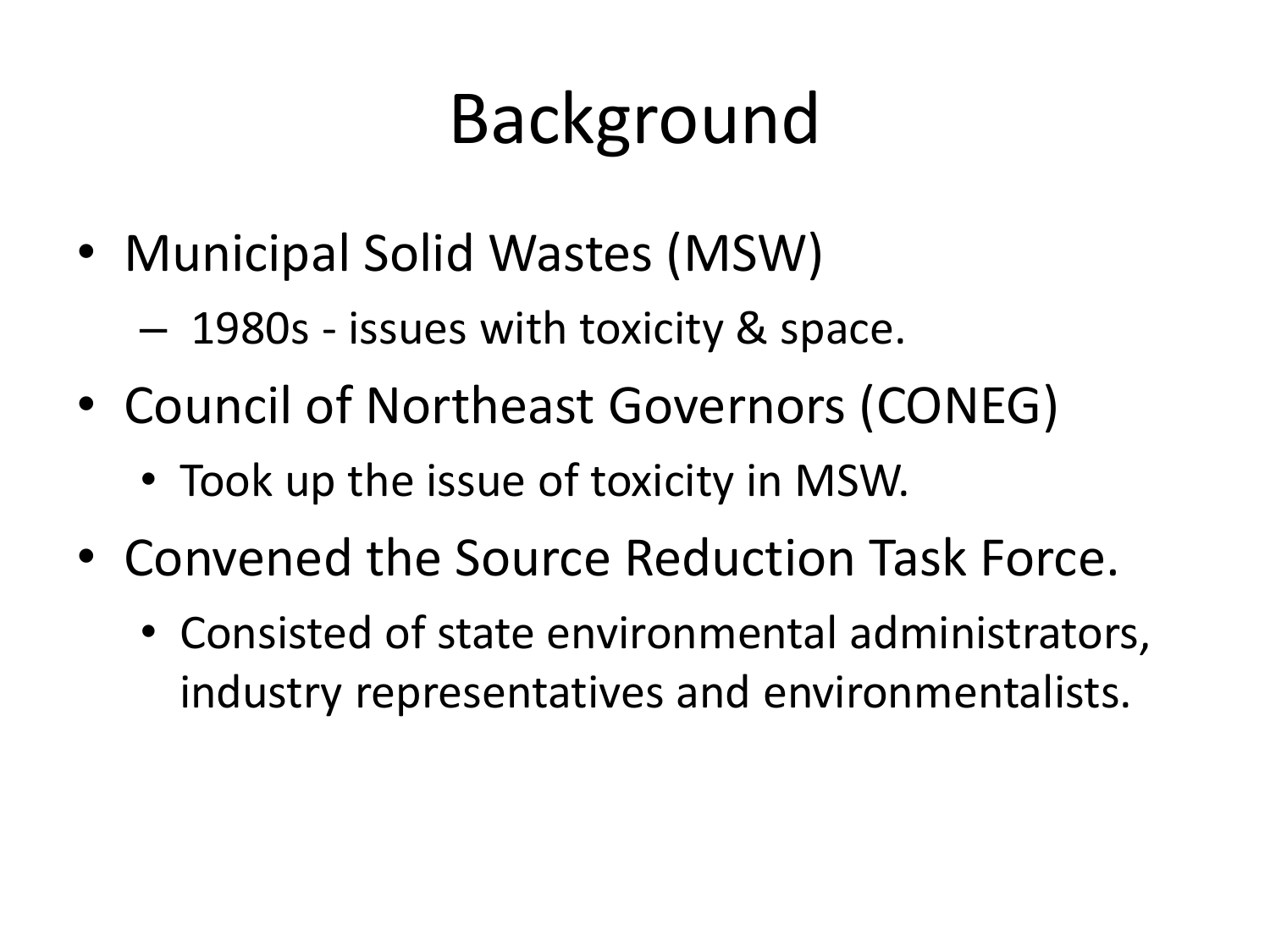- Aim was to reduce toxicity of Municipal Solid Waste (MSW).
- Target Cadmium (Cd), Lead (Pb), Mercury (Hg) and Hexavalent Chromium (Cr+6).
	- Well documented negative impacts on human health and the environment.
- Use low cost method
	- Prevent or limit presence in MSW, not impose additional controls.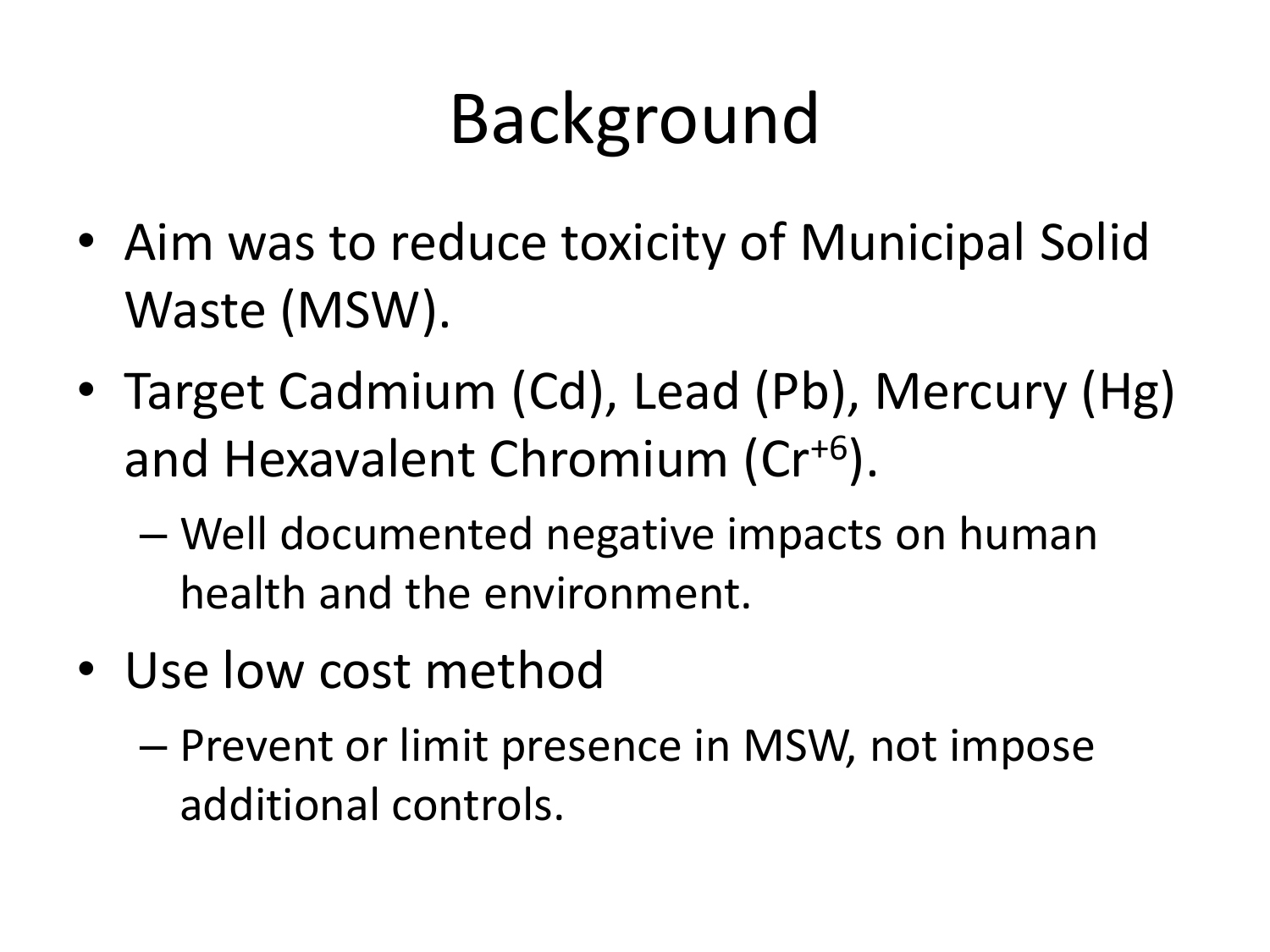- Targeted packaging
	- $-1/3$  of total MSW (consistent over the years)
	- Short-lived by design
	- Quickly enters MSW stream



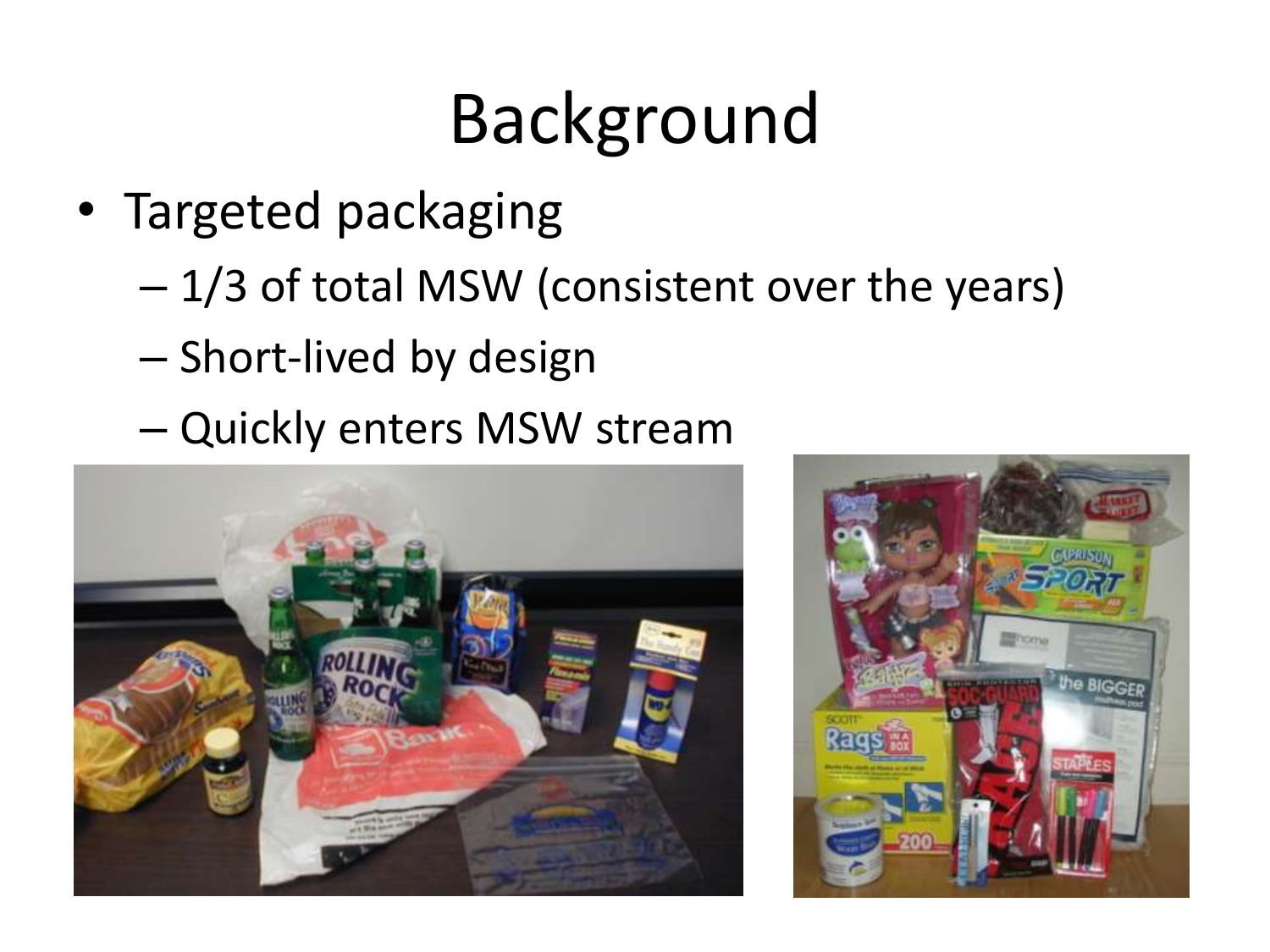- Toxicity issue
	- 1990 Task Force presented Model Legislation to CONEG.
	- Adopted and recommended to states.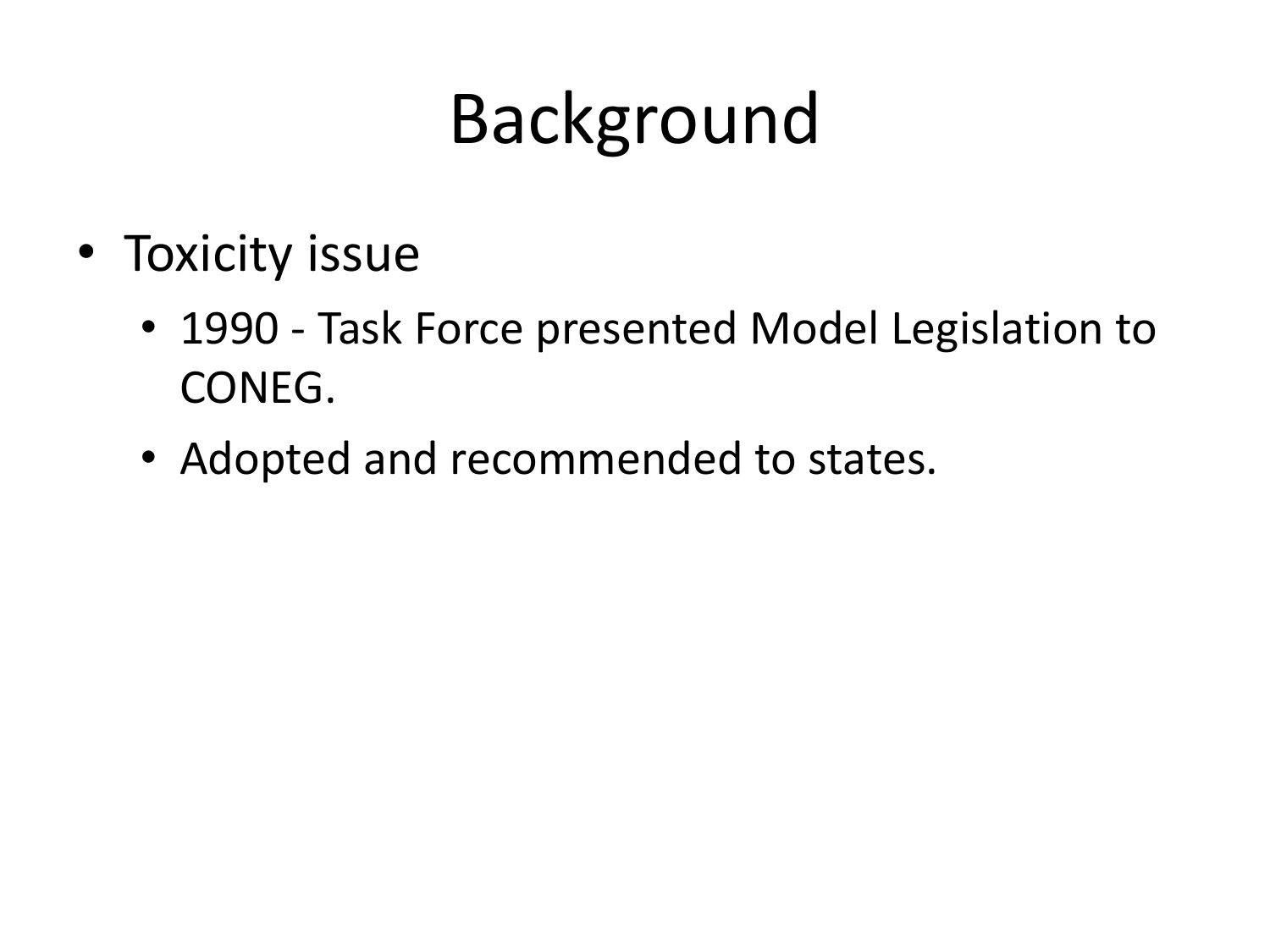#### Connecticut General Statutes

- CGS 22a-255g to -255m
- Passed 1991
- Based on Model Legislation (CONEG)
- Provided 6 years to phase in threshold concentrations:  $600$ ppm  $\rightarrow$  100ppm
- Specific exemptions available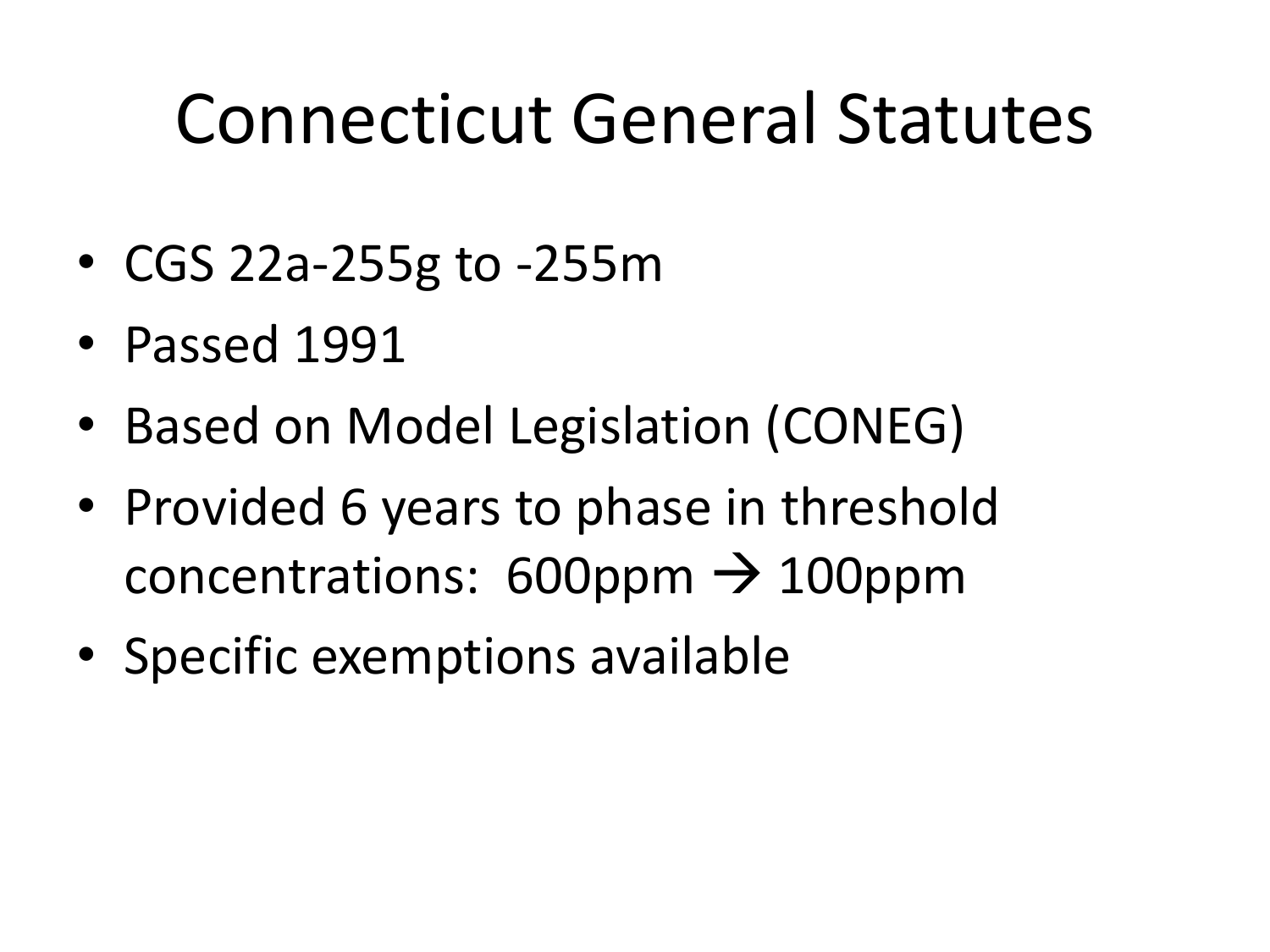# 19 states with similar legislation E.U. & other countries

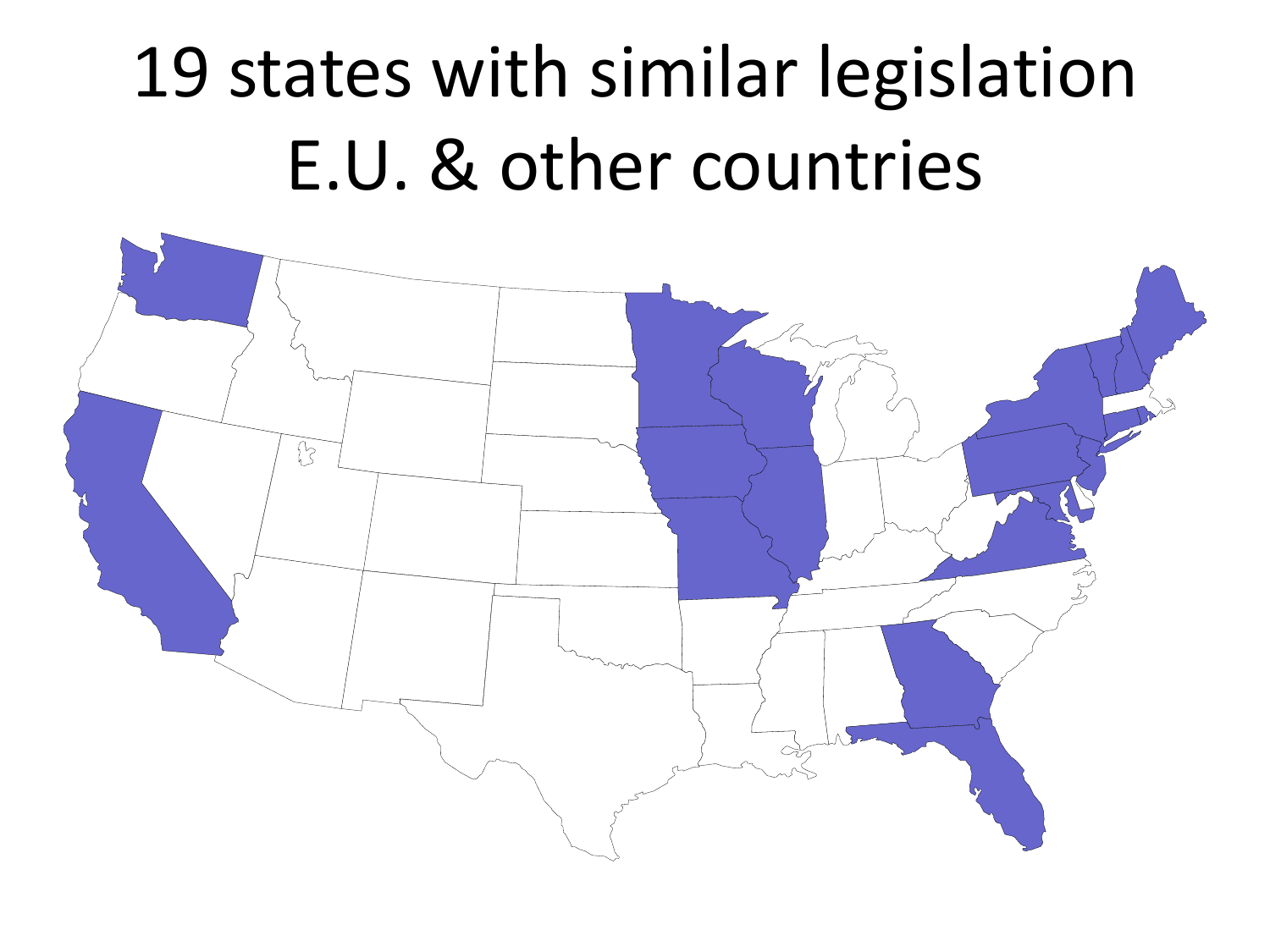#### Prohibitions

- ANY *intentional introduction* of the four restricted metals.
- *Incidental presence* above 100ppm (sum of the four metals - total concentration).
- Distribution or sale of non-compliant packaging.
- Distribution or sale of products in noncompliant packaging.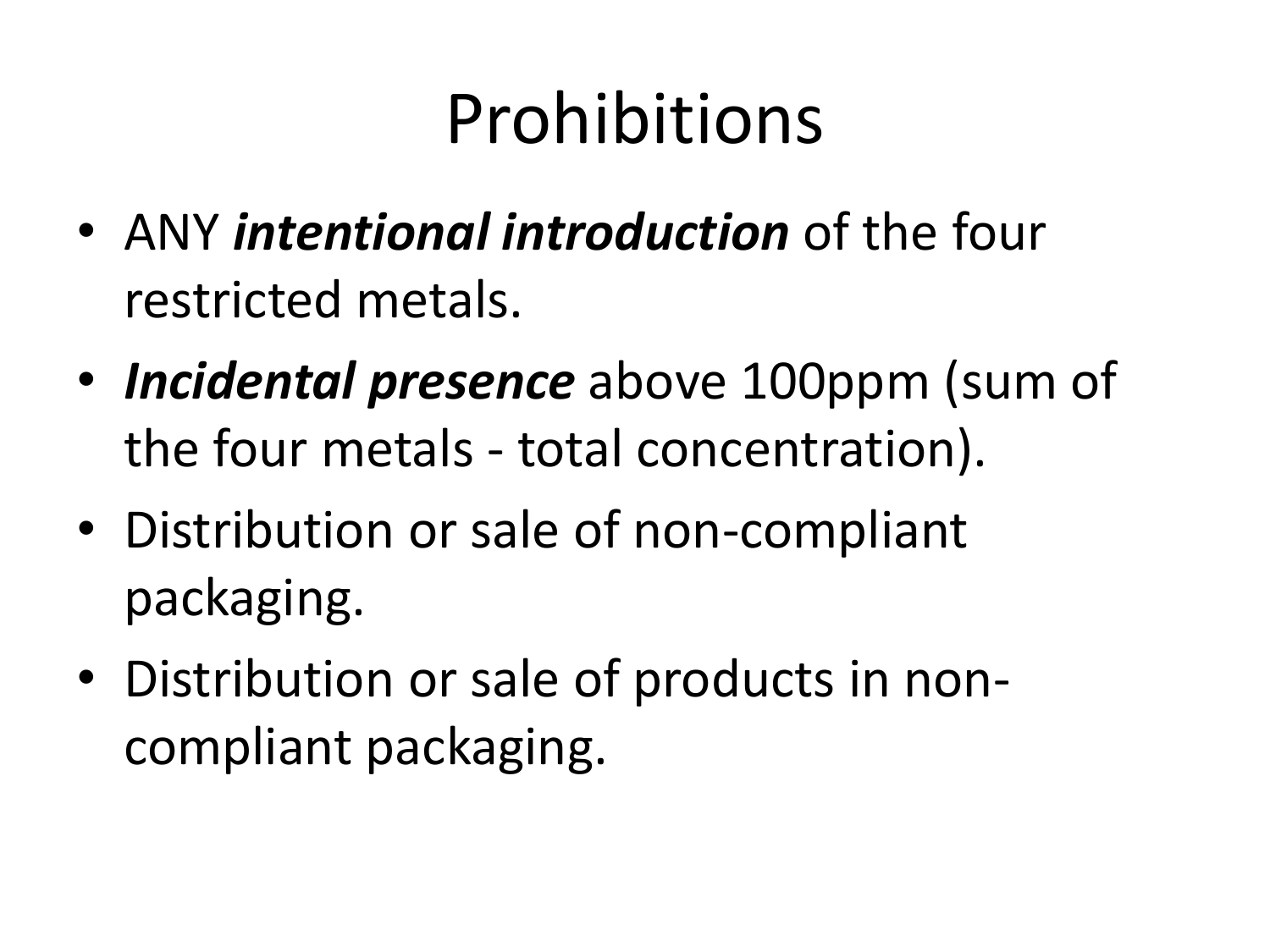# Who is affected?

- Applies to manufacturers, distributors and suppliers (retailers) but not consumers.
- If you:
	- supply raw materials to packaging manufacturers.
	- produce packaging or packaging components.
	- package products.
	- import, distribute or sell packaging or packaged products.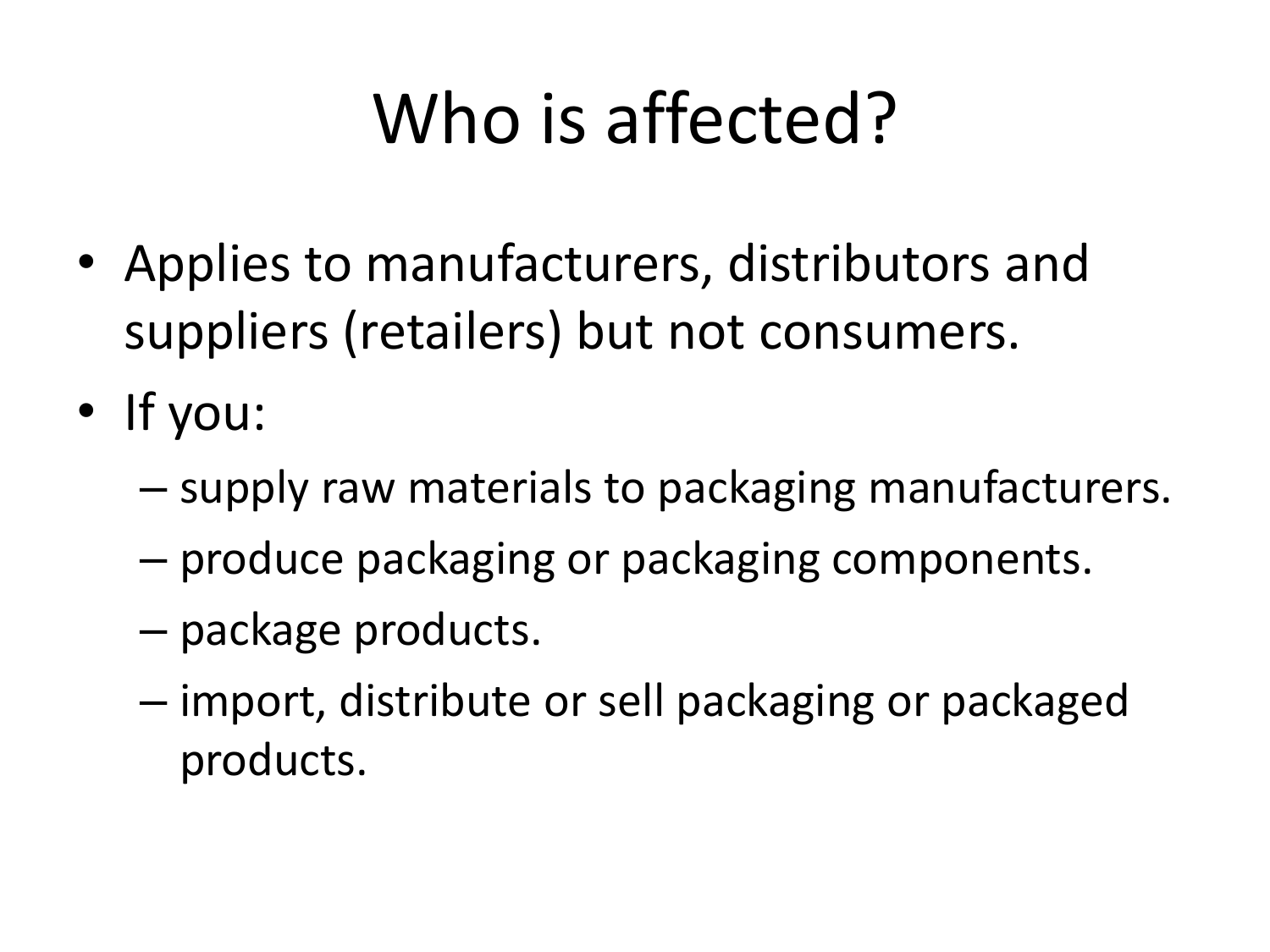## **Compliance**

- Adopt language into purchasing specifications.
- Request Certificates of Compliance (CoC) from suppliers.
	- Keep CoC's on file..
- If supplier does not provide CoC, testing is indicated.
	- Example: Sony PlayStation European introduction delayed  $\rightarrow$  \$\$\$\$\$